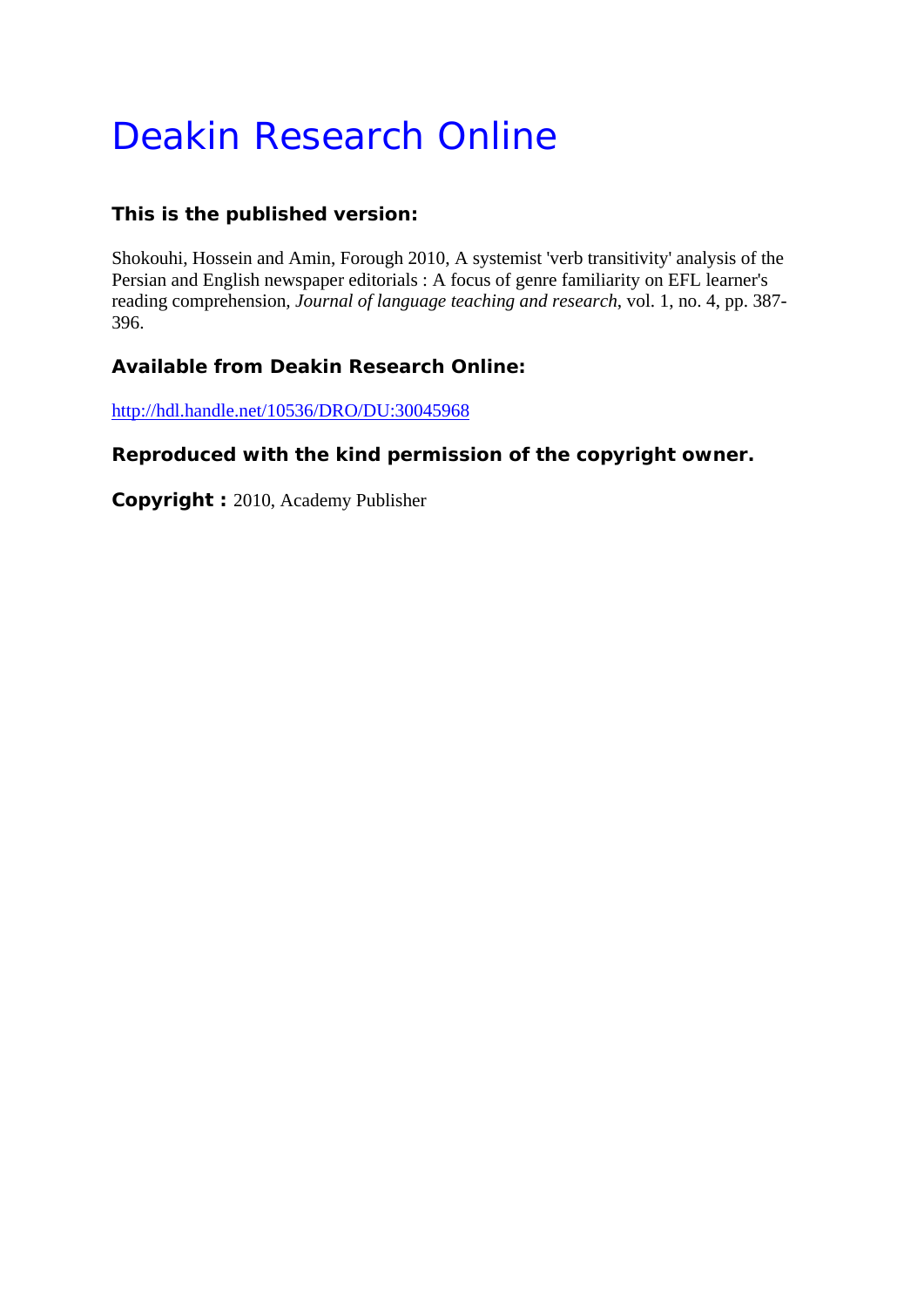# A Systemist "Verb Transitivity" Analysis of the Persian and English Newspaper Editorials: A Focus of Genre Familiarity on EFL Learner's Reading Comprehension

Hossein Shokouhi Shahid Chamran University of Ahvaz, Ahvaz, Iran Email: shokouhi\_hossein@yahoo.com

Forough Amin Shahid Chamran University of Ahvaz, Ahvaz, Iran

*Abstract***—The aim of this study is two-fold: 1) to identify the editorials of six English and Persian newspapers (two native English, two native Farsi and two English written by non-natives) in terms of generic structures and 2) investigate the role that each generic factor (structure, content, and context) plays in the comprehension of a particular genre. At the first stage of the study 90 samples of six English and Persian newspapers were collected and analyzed using Systemic Functional approach to language analysis. Then, four texts from the English samples (two written by American native writers and two by Iranian non-native writers of English) were administered to 27 EFL students of Shahid Chamran University to answer a number of questions regarding structure, content, and context of the texts. Analysis of the samples revealed that the editorials of all six newspapers had similar generic structure- consisting of three obligatory and three optional categoriesregardless of language or place of publication. Moreover, results of the four reading comprehension tests showed that differences in students' performance was due to their various degrees of familiarity with content and context, and not the structure of the texts.**

*Index Terms***—systemic, Persian, English, newspaper, reading comprehension, EFL**

## I. INTRODUCTION

There has been a renewed interest in the concept of genre in several disciplines such as education, applied linguistics, pragmatics, and TEFL. Genre analysis has become a popular framework for investigating the form and function of both oral and written discourse; it also serves as a tool for developing educational practices in the field of language teaching. Genre-based approach in contrast to many other approaches like schema approach is multi-dimensional and works on different aspects of a genre- form, function, content, and context (purpose, reader/writer, etc.).

Along with this, reading comprehension research in the last two decades has focused on two major issues among others: the reader"s prior knowledge, and the notion of reader as an active subject whose mental background interacts with the texts. The role of background knowledge in process of reading comprehension has been studied by schema theorists, concentrating on formal and content schema. A formal schema is understood as representing the knowledge that the reader has about formal characteristics of texts, especially their structures or sequences (e.g. cause-effect, problem-solution, etc.), and their functions (expository, descriptive, argumentative, etc.). Content schema, on the other hand, deals with reader's prior knowledge about topics covered in the texts.

In spite of the growing attention paid to the role of genre familiarity in reading and writing processes, applying this approach in educational settings has been limited to teaching formal structures of genres whereas genre knowledge includes not only awareness of genre formal features but also communicative purposes, reader/ writer roles, content and contextual structures. Such an approach in teaching reading, which focuses on genre formal features, is similar to the schema-based approaches. The chief difference is that in the former, structure of a particular genre is identified and taught to the students but in the latter, the focus is on text-types (cause-effect, problem-solution, comparison-contrast, etc.).

According to Toledo (2005: 1061), the concept of genre implies the consideration of socio-cultural conventions that exist around texts when measuring readers" comprehension of a text. Without being aware of the readers" knowledge of contextual dimension that constrain a text at different levels, we cannot determine whether or not they have understood the text massage. Considering this, we decided to conduct a study which included the notion of genre in testing reading comprehension and measuring readers" schema. This study was then conducted to determine the role of generic structure, content, and context in reading comprehension of a specific genre, that is, newspaper editorial and to see if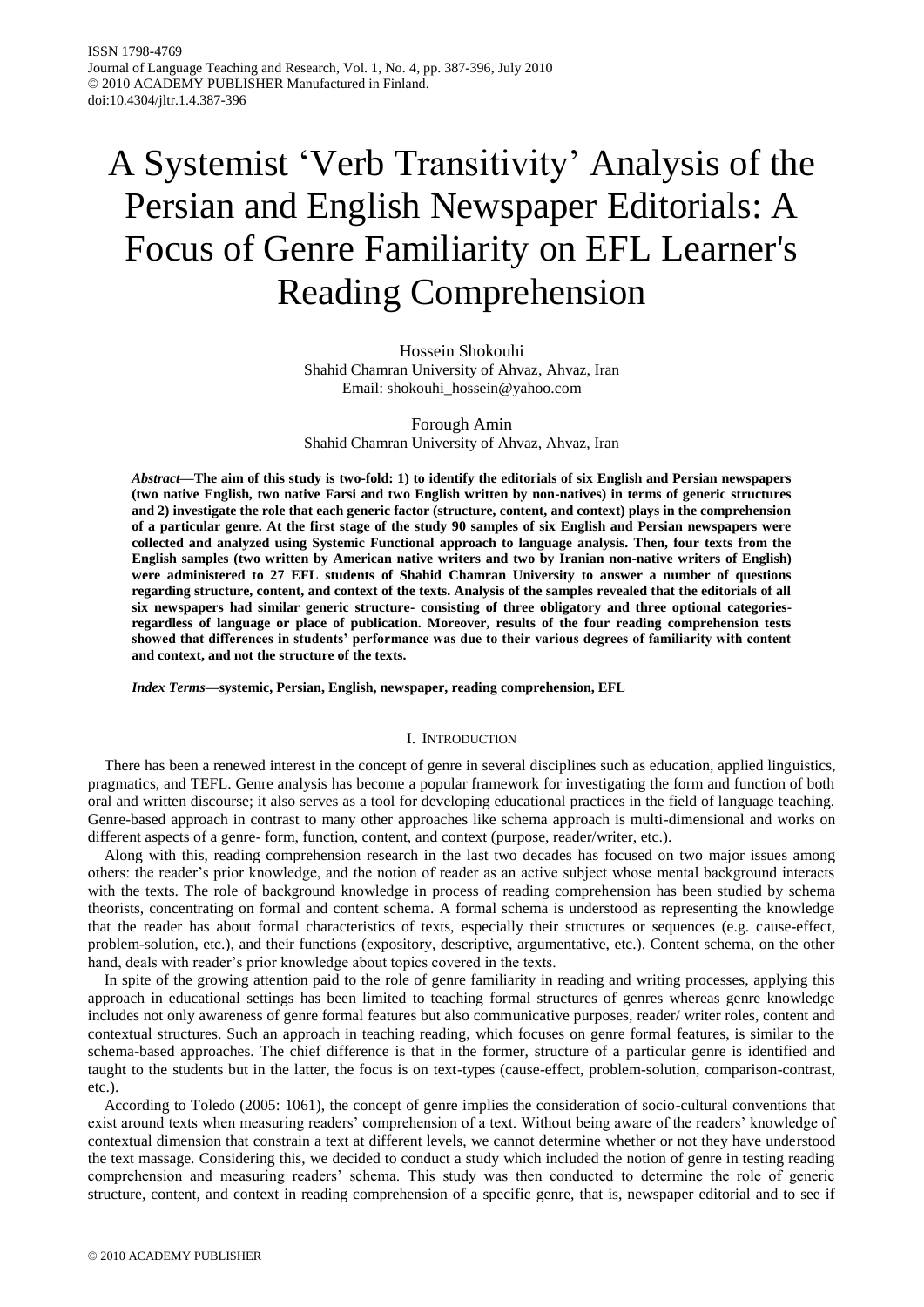genre content and context are as important as genre structure in understanding a text.

## II. BACKGROUND

## *A. An Introduction to CC and GSP*

The term "Contextual Configuration" or CC was introduced by Halliday and Hasan (1989) as a specific set of values that realizes field, tenor, and mode. Each of these variables functions as an entry to any situation as a set of possibilities and/or options. Thus, the variable 'Field' may have the value 'praising' or 'blaming'; 'Tenor' may allow a choice between "parent-to-child" or "employer-to-employee while "Mode" might be "speech" or "writing" (Halliday, 1994). Any member of related pair of options can combine with any other member to form a specific CC.

Moreover, linking this approach to text analysis, Halliday and Hasan (1989: 63-65) introduced the concept of "Generic Structure Potential (GSP)" for any specific CCs to define a genre. For example, in order to identify the obligatory and optional rhetorical elements of "Service Encounter" texts, they examined a set of similar spoken texts in this regard and established the GSP of the "Shop Transaction" genre as follows:

 $[(G)$ . $(SI)^{\wedge}$  $[(SE)$   $\{SR^{\wedge}SC^{\wedge}\}$  ^S^] P^PC (^F)

Specifically, GSP represents the conditions under which a text is appropriate to a CC. In simple words, any shop transaction in English potentially consists of the following macro-structural elements: Greeting (G), followed by Sale Initiation (SI), Sale Enquiry (SE), Sale Request (SR), Sale Compliance (SC), Sale (S), Purchase (P), Purchase Closure (PC), and Finish (F). The round brackets in the above GSP indicate optionality of the enclosed elements. Therefore, G, SI, SE, and F are optional and SR, SC, S, P, and PC are obligatory. The dot between elements indicates "more than one" option in sequence, and the arrow shows iteration. The braces with a curved arrow manifest the degree of iteration equality of elements in the square brackets. That is to say, if SR occurs twice, then SC must also occur twice. Finally, the caret sign  $(^{\wedge})$  shows sequence.

While optional elements do not occur randomly, their optionality arises from the fact that their occurrence is predicted by some attribute of CC that is non-defining for the CC. Therefore, it is not surprising that optional elements have wider applicability. For example, in genre of shop transaction, the element Sale Initiation (who's next?) can act as the initiating element of many other service encounters. An obligatory element is one in the absence of which the text would not be interpreted as the genre to which the text belongs. Such elements can vary in size, but normally contain at least one proposition.

#### *B. Analysis of Newspaper Genre*

In a study to explore the distinctive rhetorical features of English newspaper editorials, Ansary and Babaii (2004) applied Hallidayian approach to propose a generic pattern of text development for editorials. They collected 30 editorials from *'Washington Times'* as representative of the American newspapers. They found four obligatory elements (Run-on Headline, Addressing an Issue, Argumentation, and Articulating a Position) present in the 90% of the editorials in the sample. Optional elements in the editorials were providing Background Information (BI), which either preceded Addressing an Issue (AI) or followed it, Initiation of Argumentation (IA) which, in some cases, was necessary to help writers start off their arguments, and Closure of Argumentation (CA) which sometimes used to round off the arguments.

O"Donnell (2006) conducted a contrastive study between the registers of two newspaper text-types: front page news and editorials to explore how these text-types differ in the way they use grammatical tense. For this study, a corpus of newspaper articles was collected from six American and one British newspapers. He considered the grammatical tense in terms of the semantic concept of the realis function. Realis concerns the actual occurrence of an event or state. A realis process is one which has either actually occurred or is still in the process of occurring. All other processes are labeled irrealis- processes which have not happened, and not happening now. Grammatical tenses of past (simple, perfect, continuous), and present (simple, perfect, continuous) are considered as realis. On the other hand, future tense, modals and denials are considered irrealis. The result of this study revealed that in the front page news, realis were used more than irrealis whereas more irrealis were adopted in the editorial section. The difference indicates that front page news mostly report the occurred event while editorial discusses the events which could have occurred in past or may occur in future, or the possible results of these events.

Katajamaki and Koskelain (2007) studied the rhetorical structure of editorials in English, Swedish and Finnish business newspapers: *Financial Times*, *Dagens Industri*, and *Taloussanomat*. They sought to answer the following questions: first, if there was a typical rhetorical structure for the editorials in business newspapers irrespective of national and cultural features; second, if there were different types; and third, what factors were connected to the content of the text, language and culture which would correlate with the different types. The material of the study consisted of 22 editorials from these three business newspapers. As a starting point for their analysis, they used a modification of Van Dijk"s (1993) view of the rhetorical structure of editorials. Van Dijk (1993) quoted in Katajamaki and Koskelain (2007: 2) divides editorials into three sections each having specific stage(s) and function. The stages are the introductory section, the intermediate section which in turn is divided into a) the reason section, evidence or examples, and b) the solution section, and the coda section which is the closing section.

The rhetorical structure of the material showed little variation in spite of the fact that the texts represent three countries and three languages.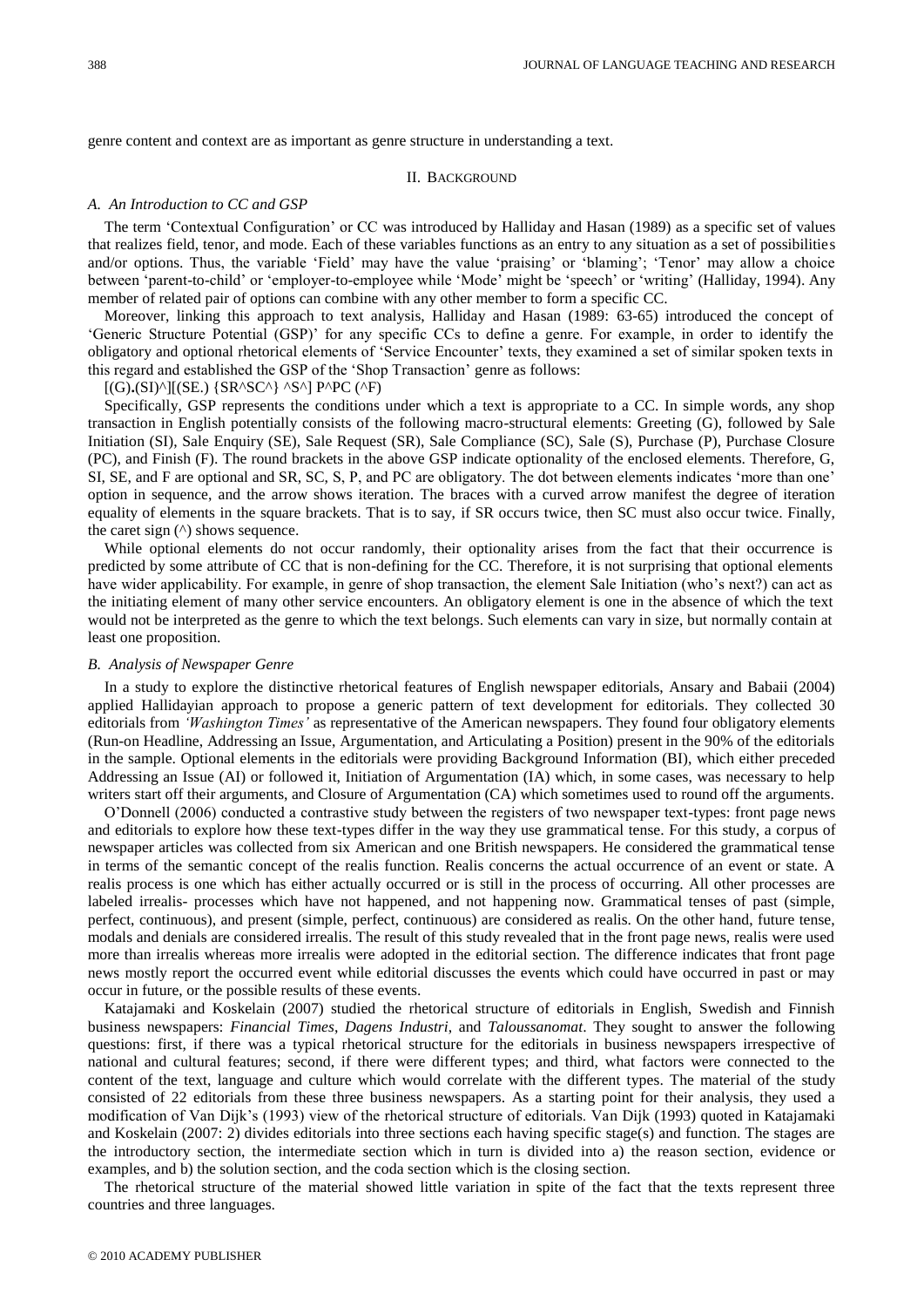# *A. Questions*

This study was designed to answer the following questions:

1. What are the GSP of English and Persian editorials in the following newspapers; *Keyhan*, *Resalat*, *Tehran Times*, *Kayhan International*, *New York Times*, and *Washington Times* as portrayed in Systemic Functional Linguistic model?

2. Are English-language newspapers published in Iran influenced by the rhetorical structure used in the native newspapers?

3. Is it possible to claim that Iranian students" (un)familiarity with the editorial section of the newspaper genre affect their comprehension of editorials in English?

4. Which of the generic factors (structure, content, and context) has larger effect on reading comprehension?

#### *B. Materials and Participants*

The data for this study were collected from six newspapers: *Keyhan* and *Resalat* as representatives of Persian newspapers, *Tehran Times* and *Keyhan international* written in English in Iran, and *New York Times* and *Washington Times* representatives of newspapers published in America. On the whole, 15 samples from each newspaper which comprised a total of 90 samples published in the year 2008 were gathered. The samples were collected in a relatively long period of three months from January to March in order to have a corpus of texts written about various topics. In order to see the variety, one third of the samples were gathered from the beginning of the week, one third from the midweek, and the other from the weekend. The aim, as stated above, was to gather data on a variety of topics on weekdays and weekends, so that the probability of writing variation due to the variation of topics could be checked and the pattern derived as a result of analyzing these editorials can be a comprehensive model for writing editorial.

As regards the participants, there were 27 Persian EFL students who studied English at Shahid Chamran University of Ahvaz. The subjects were the third year students who had passed three reading comprehension courses and one course on "Reading the Press".

# *C. Procedure*

Following Halliday and Hasan (1989), Ghadessy (1993), Paltridge (1993) Henry and Roseberry (1997), Ansary (2004), Ansary and Babaii (2004) and Hodges (2006), among others, have adopted their model. In the first stage in this model, the macro-rhetorical structure (GSP) of the editorials as a sub-genre of the newspaper genre was to be identified. In addition, we had to check the process, tense and meta-textual signal variations in all the 90 texts. The aim was to find out whether there was any correspondence between linguistic variations in the texts and functions of the editorial elements identified in the texts.

In the second stage of the study (the reading comprehension phase), four texts from the English editorials (two from *Tehran Times* and *Keyhan International*, and two from *New York Times* and *Washington Times*) followed by a series of multiple choice and open-ended questions were administered to the subjects. The readability level of the texts was computed to be in range of 11 to 12, which shows that the difficulty level of these texts was similar.

# IV. RESULTS

#### *A. GSP of Newspaper Editorials*

In order to find out the GSP of the editorials of the six newspapers, fifteen samples of each were analyzed separately. Analysis of the samples revealed a consistent structural pattern within and across the newspapers. This overall pattern consisted of six obligatory and optional elements which will be discussed below. The writers" explicit text division devices (paragraph divisions, italics, underlining, order of presentation, and other typographical devices) in addition to linguistic elements such as connectors and meta-textual signals (e.g. however, consequently, in summary, in contrary, on the whole, etc), tense and process changes (e.g. present/past tenses, material/relational processes), introduction of new lexical references and evaluative lexis such as negative/positive adjectives and adverbs were helpful cues in identification of the obligatory and optional elements.

# *B. Obligatory Elements*

Three of the six structural elements found in the editorial texts were obligatory, that is Headline, Addressing an Issue and Argumentation. This means all the 90 sample texts included these three. The appearance of these elements in a specific order corresponds to our perception of whether the text is complete or incomplete (Halliday and Hasan, 1989: 62).

#### **1. Headline (H)**

The first element identified in the sample editorials was the title of the article called Headline. It establishes a theme around which the editorial is centered. In this study, Headline as an obligatory element was found in all the ninety samples we surveyed, yielding a frequency of 100%.

## **2. Addressing an issue (AI)**

The AI serves as a motivation for the editorial. In other words, it indicates that there exists an issue which must be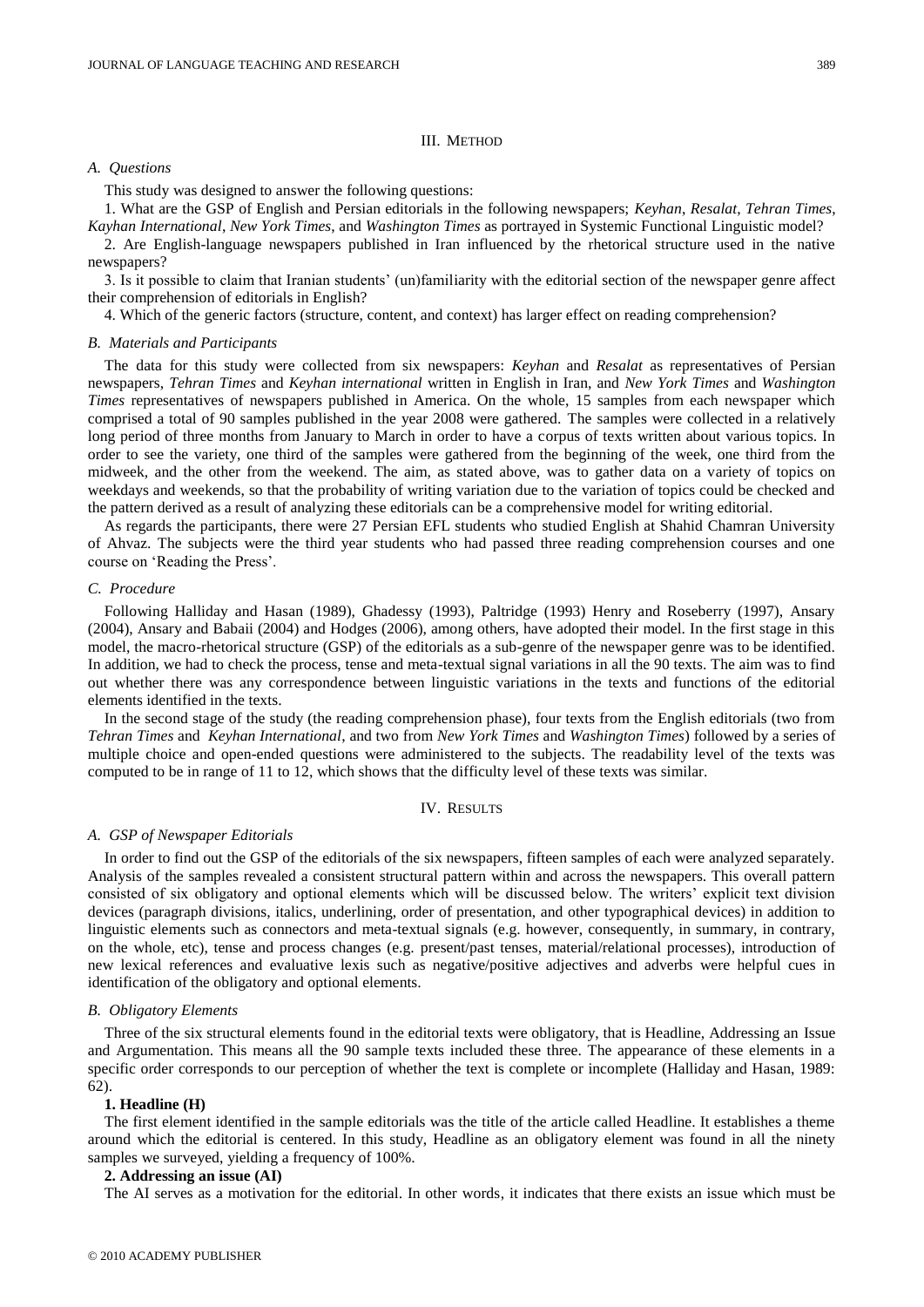debated. The issue is often an important current socio-political topic that must necessarily be discussed and is sometimes resolved. This is the second obligatory element in an editorial whose position depends on the presence as well as the position of an optional element called Providing Background Information (see below). If the editorial includes the optional element of providing background information, AI may precede or follow it.

# **3. Argumentation (A)**

This category refers to both the process of argumentation and the arguments produced in that process. Argumentation uses linguistic cues to justify or refute a standpoint, with the aim of securing views in agreement. Specifically, propositions are put forward as claims (made by the writer or others) and, sometimes, evidence or reasons are presented as justification and/or refutation of those claims. Argumentation process itself includes two optional sub-elements: Initiation of Argumentation (IA) which, in some cases, is necessary to help writers start off their arguments, and Closure of Argumentation (CA) sometimes used to nicely round off the arguments. Argumentation is the third obligatory category of the editorial and tends to appear after AI and the optional element of the background information (BI). Frequency of A in this study was 100% which indicates that all the texts possessed the feature. Following is what we depicted for the overall patter of the texts: H  $\land$  [(BI.)  $\land$  AI]  $\land$  A.

#### **4. Optional elements**

The other categories making up the GSP of the editorials are three optional ones. An optional element is one that can occur but is not obliged to occur and the condition under which there is a high probability of its occurrence is explainable (Ibid). The optional elements of our sample texts were Providing Background Information (BI), Articulating a Solution (AS), and Concluding Remarks (CR). They are considered as optional because they were found in only some of the samples and under specific conditions.

1) Providing background information (BI)

BI makes reference to a place, thing, or situation some aspects of which are addressed below. Most of the time, this category is in form of news which appears before or after the obligatory element of AI. BI is the rhetorical device which gives readers some background on the major issue(s) that are addressed in the text. It is essentially a description whose purpose is to set the scene for later development of the topic.

2) Articulating a solution (AS)

This category specifies the writer"s solution for the debated problem and how it can be resolved. AS has two positions in the editorials; sometimes, it comes at the beginning of an editorial in which case it follows the AI, and sometimes, it appears at the very end of it. AS was found in the editorials whose task was not only to discuss an issue but also suggest a solution for a problem.

3) Concluding remarks (CR)

Conclusion which summarizes the whole article is the last category that may be found in an editorial. Presence of CR in an editorial is usually dependent of whether AS comes at the beginning or end of an article. If AS appears finally, it acts as a conclusion and wraps up the editorial, so no conclusion is necessary. But in situations where AS appears initially or does not occur at all, the text requires a conclusion.

In general, the GSP of these editorial texts can be shown as follows:

 $H \wedge [(BI)$ .  $\wedge$  AI]  $\wedge$  [A  $\wedge$  (AS).]  $\wedge$  (CR)

The round brackets in the above GSP indicate optionality of the enclosed elements. Therefore BI, AS and CR are optional and H, AI, A are obligatory. The dot indicates more than one option in the sequence. However, optionality of sequence is never equal to complete freedom; the restraint is indicated by the square bracket. For example, if BI occurs as an optional element, it may precede or follow AI. It cannot follow or precede the elements out of the square brackets. The same holds true for AS in the following brackets. The caret sign ( $\land$ ) shows the sequence. Violation of sequence in a section can bring disorder to that section of a text, hence hard to follow.

#### *C. Lexico-grammatical Manifestations of Structural Elements*

Lexico-grammatical variations such as changes in processes and tenses are useful cues in identification of GSPs of the genres. In this study, these variations in the editorial texts were surveyed in order to see whether the lexicogrammatical changes correspond to the functional obligatory and optional categories identified in the editorials.

# **1. Process variation**

Transitivity system that we adopted includes six types of processes; namely, material, relational, verbal, behavioral, mental, and existential. Frequencies of these six types of processes in each editorial element were calculated for all the ninety texts, which revealed that among all the processes, three of them (Material, Relational, and Mental) were used more than the other three in the structural elements of the editorials (see tables below).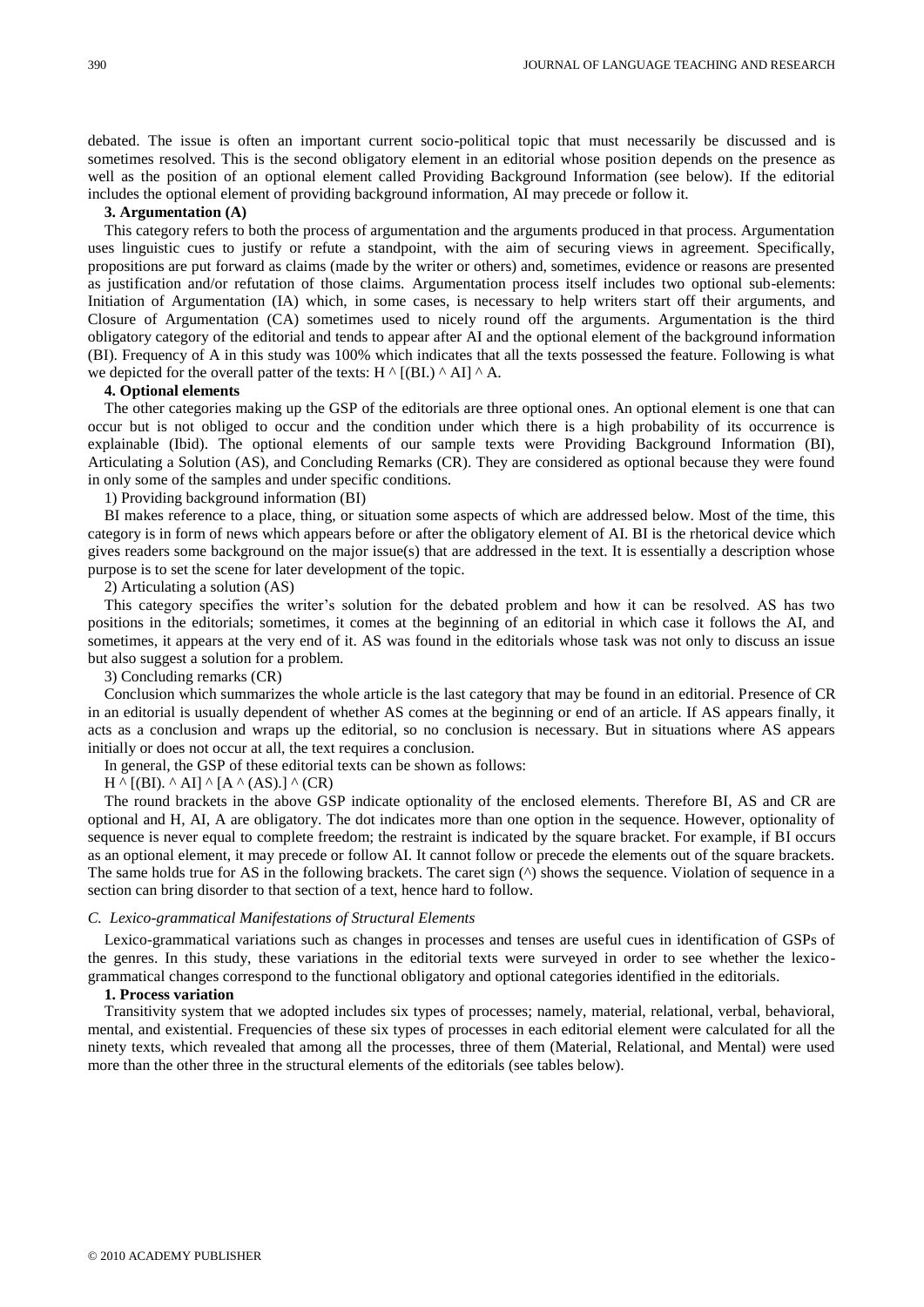| PROCESS VARIATION AMONG DIFFERENT ELEMENTS OF THE SIX NEWSPAPERS |                         |                           |                       |              |
|------------------------------------------------------------------|-------------------------|---------------------------|-----------------------|--------------|
|                                                                  | <b>Material Process</b> | <b>Relational Process</b> | <b>Mental Process</b> | Total No. of |
|                                                                  |                         |                           |                       | Processes    |
| Addressing issue                                                 | 290 (54%)               | 186 (31%)                 | 103 (15%)             | 579          |
| Background<br>information                                        | 154 (55%)               | $(30\%)$<br>84            | 42 (15%)              | 278          |
| Argumentation                                                    | 450 (47%)               | 278 (27%)                 | 269 (26%)             | 997          |
| Articulating a<br>solution                                       | 69 (36%)                | $(40\%)$<br>75            | 45 (24%)              | 189          |

TABLE 1. PROCESS VARIATION AMONG DIFFERENT ELEMENTS OF THE SIX NEWSPAPERS

As Table 1 indicates, there are variations in the use of processes in different parts of the editorials. Material process and following that relational process are used more than the mental process in AI and BI. In A, material process is again the dominant process but here relational (27%) and mental (26%) processes have similar percentage of occurrence. In AS, the situation is different- it is the relational process which has been largely used (40%) and after that the material process (36%) and the difference between the two is not considerable. Although mental process has been used less than the other two processes (material and relational) in all the elements, its occurrence in elements A (26%) and AS (24%) is more than AI (15%) and BI (15%). In A, the mental process  $(26%)$  has a percentage close to the relational process (27%) and both A (26%) and AS (24%) have similar percentages of mental process.

These differences are indicators of the roles they play in the editorial. Primary roles of AI and BI are to report the events which occurred in the past (BI) or are occurring now (AI), so the use of material process is more than other processes in these elements. In A the writer comments not only about what occurred or is occurring (material process) but also about positive or negative effects of those events (relational process) as well as what s/he and others think should or could have occurred (mental process). In AS, the writer presents his/her ideas (mental process) about what should be done (material process) or how the situation/people should be treated (relational process) in order to resolve a problem.

## **2. Tense variation**

A significant grammatical variation in the editorial texts is variation of tenses. According to O' Donnell (2006: 2), the grammatical tense can be considered in terms of the semantic concept of realis. This concept, which itself is divided into realis and irrealis, is concerned with the verb use. Grammatical tenses of past and present (simple, perfect, continuous) are considered as realis. On the other hand, future tense, modals and denials are irrealis.

| I'NEQUENCIES AND FENCENTAUES UP NEALIS IN ELEMETS UP ALL SIA NEWSFAFENS |                                |                             |                     |  |
|-------------------------------------------------------------------------|--------------------------------|-----------------------------|---------------------|--|
|                                                                         | Present (simple, perfect, $\&$ | Past (simple, perfect, $\&$ | Total No. of Tenses |  |
|                                                                         | continuous)                    | continuous)                 |                     |  |
| Addressing issue                                                        | 302(64%)                       | 175 (36%)                   | 477 (88%)           |  |
| Background information                                                  | 61(28%)                        | 157 (72%)                   | 219 (87%)           |  |
| Argumentation                                                           | 434 (53%)                      | 385 (47%)                   | 819 (60%)           |  |
| Articulating solution                                                   | 113 (83%)                      | 22 (17%)                    | 135 (49%)           |  |

TABLE 2. .<br>IN ELEMETS OF ALL SIX NEWSPAPERS

TABLE 3

| FREQUENCIES AND PERCENTAGES OF IRREALIS IN ELEMETS OF ALL SIX NEWSPAPERS |                |             |               |                     |  |
|--------------------------------------------------------------------------|----------------|-------------|---------------|---------------------|--|
|                                                                          | Present Modals | Past Modals | Future Modals | Total No. of Modals |  |
| Addressing issue                                                         | 25 (48%)       | 18 (35%)    | 9(17%)        | 52 (12%)            |  |
| Background information                                                   | 12(39%)        | 12 (39%)    | 7(22%)        | 31 (13%)            |  |
| Argumentation                                                            | 177 (54%)      | 114 (35%)   | $36(11\%)$    | 327 (40%)           |  |
| Articulating a solution                                                  | 39 (56%)       | 14 (20%)    | 17(24%)       | 70 (51%)            |  |

According to Table 2, in AI and AS, present is the dominant tense (64% and 83% respectively) but in case of BI, it is the reverse- past tense (72%) has been used more than present tense (28%). In A, present and past tenses have similar percentages of occurrence (53% and 47%). Considering irrealis (Table 3), use of modals in AI and BI is limited (12% and 13%) but in A and AS, the occurrence of modals is about fifty percent. In terms of realis and irrealis, AI and BI have used realis (88% and 87%) much more than irrealis (12% and 13% respectively). Nevertheless, the difference between the occurrence of realis (60%) and irrealis (40%) in A is not as much as AI and BI, and in AS the occurrence of irrealis (51%) is slightly more than realis (49%). Another interesting point is the difference in types of modals used in A and AS. Modals used in A were those indicating possibility or ability (may, might, can, could) but those found in AS showed obligation or recommendation (must, should, ought to). Variation in the use of more realis than irrealis in AI and BI is because is because these two present real events (what happened or is happening); besides, BI uses past tense more than present because its role is to narrate the occurred events. A uses similar proportions of present, past, and modals since its function is to discuss what happened (past tense) or should or might have happened (modals) in the past and their possible consequences for present (present tense) and future (modals). More use of present tense and modals in AS refers to the fact AS suggests what should be done now (modals and present) in order to achieve some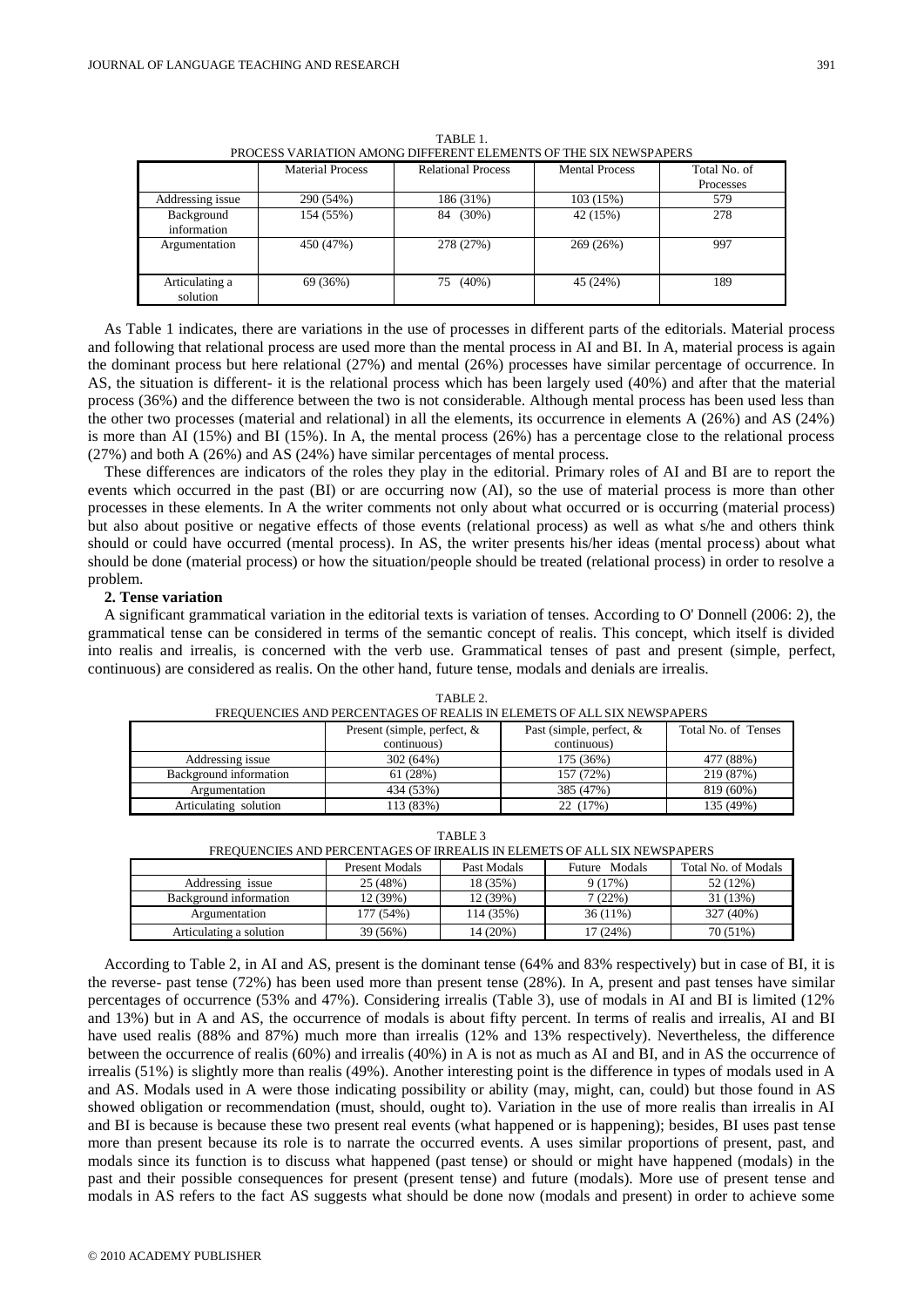## possible goals in future (modals).

# *D. Reading Comprehension Test*

After identification of GSP of the texts, four reading comprehension tests were administered to 27 junior students studying English at Shahid Chamran University. The editorials used in Tests 1 and 3 were written by American newsmen and those used in Tests 2 and 4 were written by Iranians. The aim was to determine whether there was any difference in subjects' understanding of the editorials (written by native and non-native writers) resulted from variations of GSPs of the texts. To clarify that point, first, students' mean score for each of the four tests was calculated. Then we applied Pair T-test to find out if the differences between mean scores of the four tests were significant. These statistical analyses are presented below.

| TAINED T-TEST ANALTSIS OF THE FOUN TESTS |              |                 |                |    |          |                   |
|------------------------------------------|--------------|-----------------|----------------|----|----------|-------------------|
|                                          | Mean of each | No. of subjects | Std. Deviation | df |          | $Sig. (2-tailed)$ |
|                                          | group scores |                 |                |    |          |                   |
| Pair 1<br>Test 1                         | 3.185        | 27              | 1.4421         | 26 | $-4.282$ | $.000$ (Sig.)     |
| Test 2                                   | 4.241        | 27              | 1.1298         |    |          |                   |
| Pair 2<br>Test 1                         | 3.185        | 27              | 1.4421         | 26 | .155     | .878              |
| Test 3                                   | 3.333        | 27              | 1.4300         |    |          |                   |
| Pair 3<br>Test 1                         | 3.295        | 22              | 1.5558         | 21 | .393     | .698              |
| Test 4                                   | 3.114        | 22              | 1.2718         |    |          |                   |
| Pair 4 Test 2                            | 4.241        | 27              | 1.1298         | 26 | 2.545    | .017(Sig.)        |
| Test 3                                   | 3.333        | 27              | 1.4300         |    |          |                   |
| Pair 5<br>Test 2                         | 4.500        | 22              | 1.0000         | 21 |          | .003(Sig.)        |
| Test 4                                   | 3.114        | 22              | 1.2718         |    | 3.419    |                   |
| Pair 6<br>Test 3                         | 2.773        | 22              | 1.3159, 1.2711 | 21 | 1.156    | .261              |
| Test 4                                   | 3.114        | 22              |                |    |          |                   |

| TABLE 4.                                 |
|------------------------------------------|
| PAIRED T-TEST ANALYSIS OF THE FOUR TESTS |
|                                          |

These statistics indicate a significant difference at 0.05 level between mean scores of test two (4.241) and other three tests (Table 11). It reveals that except for test two that students had a good performance on reading comprehension task, in tests one (3.185), three (3.333), and four (3.114) students" performance was at a similar low level.

# *E. Correlation of Test Score and Text Structure*

One of the issues addressed in relation to the second phase of this study was the relationship between students' test scores and their comprehension of text structure (GSP). In order to clarify this, the correlation between these two factors, in each test, was calculated according to Pearson coefficient correlation.

| PEARSON CORRELATION FOR TEST 1 |                  |                     |  |
|--------------------------------|------------------|---------------------|--|
|                                | Students' scores | Students'           |  |
|                                | on test 1        | comprehension of    |  |
|                                |                  | structure of text 1 |  |
| Test 1                         |                  | $.481*$             |  |
| $Sig. (2-tailed)$              |                  | .011                |  |
|                                | 27               | 27                  |  |
| Structure comprehension 1      | $.481*$          |                     |  |
| $Sig. (2-tailed)$              | .011             |                     |  |
|                                | 27               |                     |  |

TABLE 5. PEARSON CORRELATION FOR TEST 1

\*Correlation is significant at the 0.05

TABLE 6. PEARSON CORRELATION FOR TEST 2

|                                              | Students' scores<br>on test 2 | Students'<br>comprehension of<br>structure of text 2 |
|----------------------------------------------|-------------------------------|------------------------------------------------------|
| Test 2<br>$Sig. (2-tailed)$                  | 27                            | $.677**$<br>.000<br>27                               |
| Structure comprehension 2<br>Sig. (2-tailed) | $.677**$<br>.000<br>27        |                                                      |

\*\*Correlation is significant at the 0.01 le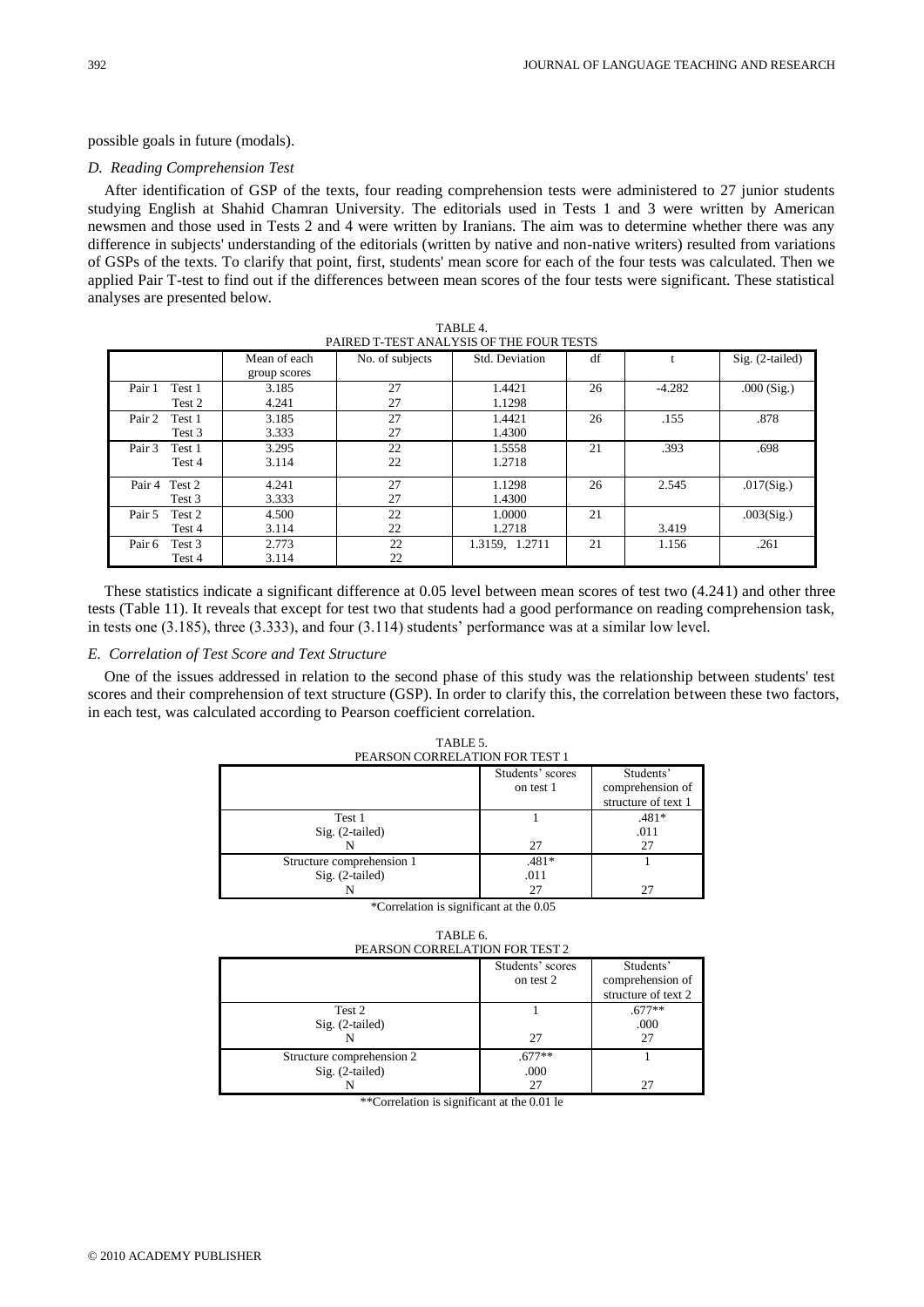| PEARSON CORRELATION FOR TEST 3 |                  |                     |  |
|--------------------------------|------------------|---------------------|--|
|                                | Students' scores | Students'           |  |
|                                | on test 3        | comprehension of    |  |
|                                |                  | structure of text 3 |  |
| Test 3                         |                  | $.571**$            |  |
| $Sig. (2-tailed)$              |                  | .002                |  |
|                                | 27               | 27                  |  |
| Structure comprehension 3      | $.571**$         |                     |  |
| $Sig. (2-tailed)$              | .002             |                     |  |
|                                | 27               | 27                  |  |

TABLE 7.

\*\*Correlation is significant at the 0.01 le

TABLE 8. PEARSON CORRELATION FOR TEST 4

|                           | Students' scores | Students'           |
|---------------------------|------------------|---------------------|
|                           | on test 4        | comprehension of    |
|                           |                  | structure of text 4 |
| Test 4                    |                  | .281                |
| $Sig. (2-tailed)$         |                  | .205                |
|                           | 22               | 22                  |
| Structure comprehension 4 | .281             |                     |
| $Sig. (2-tailed)$         | .205             |                     |
|                           | 22               | 22                  |

According to the analysis presented in the tables above, in all the tests except test 4, there were positive correlations between test scores and students' comprehension of GSPs of the texts. This means in these three tests, those students who had comprehended the text structure properly were more successful in overall text comprehension and gained higher scores in the tests.

# V. DISCUSSION

Results of the study can be discussed in two parts: differences in GSP of the editorials and differences in the students" performance on reading comprehension tests. Significant differences in these two parts are discussed below.

## *A. Variations in Actual GSPs*

Although all the editorials in this study belong to one GSP, the actual realization of this in each editorial is different (variations are due to the optional elements). In this regard, the editorials can be categorized into two groups: those which contain the element 'AS' and those which do not. The editorials which do not include this element, that is editorials written to discuss some views without resolving a problem, contain the element "CR" at the end to summarize the article. However, the editorials which contain the element "AS" may or may not have the element "CR". Here two situations can be assumed; if the element "AS" comes at the beginning of the editorial, there should be a "CR" in order to round off the article. However, If "AS" comes at the end of the editorial, it acts as a conclusion and there is no need for the element "CR".

As for the classification of obligatory and optional elements, the results of the present study are not consistent with Ansary and Babai (2004) on *Washington Times newspaper* editorials. They identified an obligatory element which they called Articulating a Position. However, in this study instead of that obligatory element, there is an optional element called Articulating a Solution which is in fact part of what Ansary and Babai named Articulating a Position. They assumed that the writer of the editorial first presents an issue, then in the process of Argumentation, discusses different views about the issue, and finally suggests his/her own idea. However, this study showed that in nearly all samples (included samples from *Washington Times*), from the beginning to the end of Argumentation, the writer presents not only different opposing ideas but also his/her own ideas.

Each argument produced in Argumentation process includes the writer"s ideas and in some cases the opposing ideas. It was found that no specific section apart from Argumentation can be considered for Articulating a position. In fact, Argumentation is a process of Claim + Reason; the writer presents the claims which are contrary to his/her ideas and sometimes the reasons provided for those claims, then challenges those claims and the reasons to discard them and proves his/her own ideas. Therefore, in each step of Argumentation process, the writer presents his/her position regarding the issue.

On the whole, in each editorial, there are two groups of ideas; the writer"s idea and those which are often contrary to the writer"s opinion. Therefore, what Ansary and Babai (2004) named Articulating a Position is often a part of Argumentation section. Moreover, it is sometimes Articulating a Solution which can be found as an optional element in the editorials which are written to suggest solutions for a problematic issue.

Greater use of modals (should, must, ought to, etc.) as well as relational and mental processes in the element of Articulating a Solution shows that what is presented here is not just a narration of events (like BI and AI) or an opinion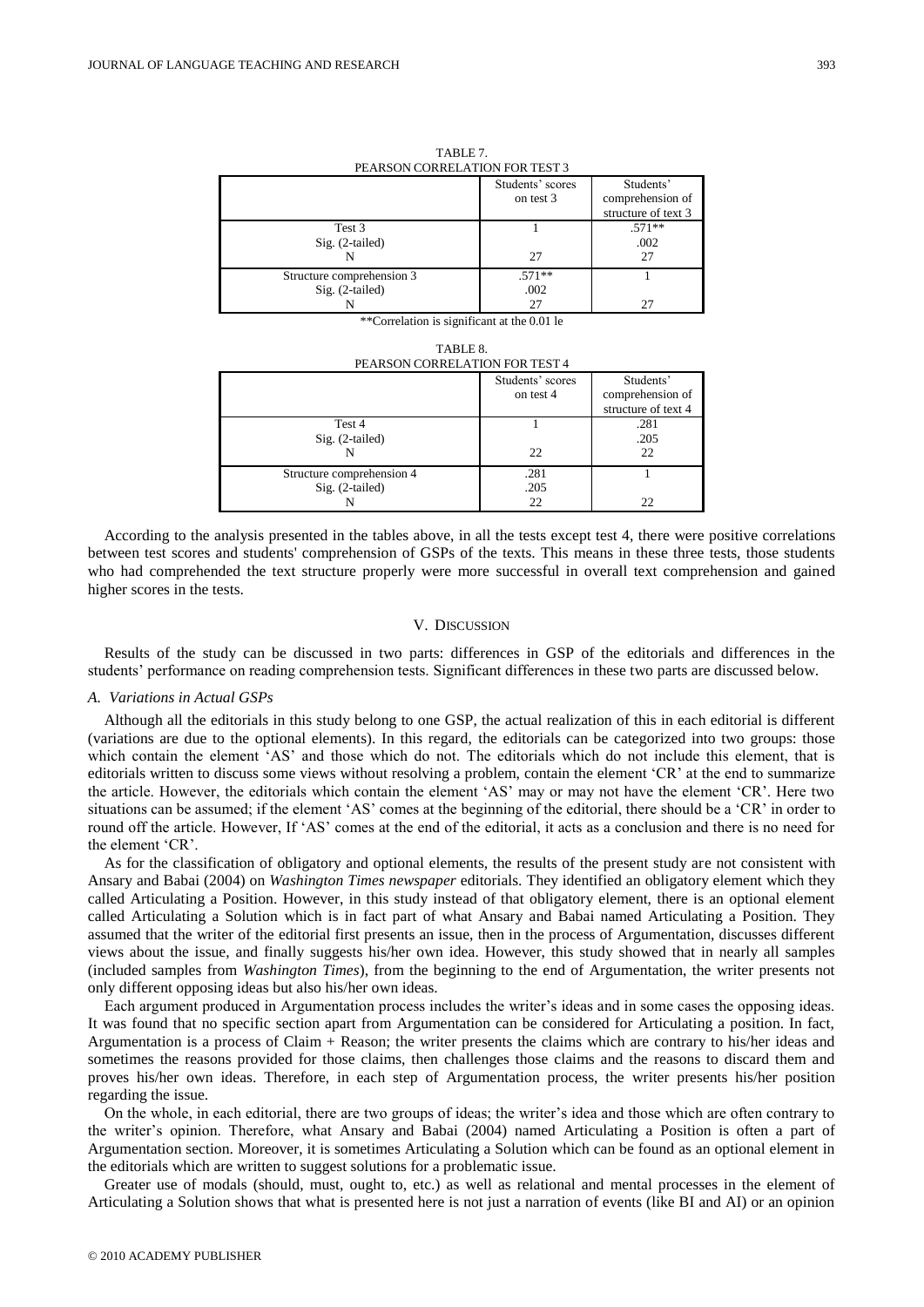(like A) but a solution (a suggestion which should be carried out in order to resolve a problem). Another difference between elements found in this study and one conducted by Ansary and Babai (2004) is that no attempt was made to identify CR in the editorials. According to what is reported in that study, the last element of the editorial is the obligatory element of Articulating a Position. On the contrary, we could identify CR as an optional category which was found in 67 of the 90 samples and under specific conditions. This came at the end of the editorial and occurred in two situations- when the editorial did not include AS or when AS appeared at the beginning of the editorial.

Our findings regarding the difference between AS and A with AI and BI in the use of grammatical tenses are like O"Donnell"s (2006) findings in a contrastive study on editorials and front page news. He (2006: 5) found that in front page news, realis past (61%) and present (16%) were used more than future, modals, and denials called irrealis (23%), but in the editorials both realis and irrealis had the same percentage of occurrence (50%). The same is true with AI, BI, A, and AS in our study- in AS and A, the use of realis (49% and 60%) and irrealis (51% and 40%) is, to some extent, similar to each other but in AI and BI, it is (88% and 87%) far more than irrealis (12% and 13% respectively). The reason stated by O"Donnell (2006: 5) for the difference between front page news and editorials in the use of grammatical tenses which can also be applicable to this study in terms of variation among structural elements of the editorial is that different functions of these two registers- front page news (which in our case resembles elements AI and BI) necessitates reporting the events that have occurred or are occurring, and editorials (similar to our A and AS paradigms) discuss the events that could or should have occurred in past, may or must occur now, and/or the possible consequences of those events in future.

Considering the study conducted by Katajamaki and Koskelain (2007), results of our study are consistent with their findings on the rhetorical structure of editorials in English, Swedish, and Finish business newspapers. Their study approved the model presented by Van Dijk (1993 cited in Katajamaki and Koskelain, 2007: 216) for rhetorical structure of editorials. The model consisted of three sections: introduction, intermediate section (analysis of event and solution), and coda. The rhetorical structure of their material like ours revealed little variation across countries and languages. They found that rhetorical structure of business editorials is like that of editorials in general newspapers and concluded that the editorial is a rather unified genre irrespective of the type of journalism in which it occurs.

Moreover, this study confirms the results of Ansary (2004) on samples collected from *Washington Times* and two non-native *Pakistan Today and Iran News* English editorials. Ansary"s (2004) study, like ours, revealed that in terms of rhetorical structures, there is statistically no significant difference between English newspaper editorials written by native editorial writers and those written by non-native writers in whatever socio-cultural and socio-political context they are produced.

However, our study showed that the socio-political context in which a text is produced has a great influence on the content of that text. For example in case of our samples, editorials written by Americans were representatives of Westernist positions toward international issues (Palestine/Israel struggles, Iraq occupation, Iran's nuclear program, etc.) and those written by Iranians conveyed the same ideas presented by Iranian administration and officials.

#### *B. Variations in Students' Test Performance*

Considering the hypotheses presented in this study, the results of both parts of the study (Generic structures and reading comprehension tests) proved the null hypothesis which claims that all the six newspapers- *Keyhan*, *Resalat*, *Tehran Times*, *Iran Daily*, *New York Times*, and *Washington Times*- have similar obligatory GSPs and the differences in students" performances on reading comprehension tests result from their (un)familiarity with content and context not structure of the texts.

However, the variations that we witnessed in the earlier sections in case of text structures were due to the presence and position of the optional elements. Moreover, the differences found in students" performance on reading tests had resulted from generic factors (familiarity with content and context of the texts) other than text structures.

As the result shows, the students" best performance is in test two (mean: 4.24). In the other three tests (tests 1, 3, and 4), Pair t-test showed that there was no significant difference in the subjects" performance (mean of test one: 3.18, test three: 3.33 and test four: 3.11). This difference between their performance on test 2 and the other three can neither be attributed to the GSPs of the editorials nor to their difficulty levels because as our analysis showed all the text shared similar GSP or generic structure consisting of three obligatory and three optional categories- H^ [(BI). ^ AI] ^ [A ^ (AS).] ^ (CR) - and according to Fog"s readability formula, texts used in reading comprehension tests had similar difficulty levels (range from11 to12). The differences, however, on the four tests can be discussed from two standpoints; content/context effect and structure effect.

#### **1. Content and context effect**

It seems that the subjects" content schema has played an important role in their comprehension of the texts. Although all the texts were political, they were about different issues. The first one was about "Bush's State of Union address", the second about 'Arab peace plan for Palestine', the third 'U.S policy in Iraq', and the fourth 'U.S. terrorist actions in Iraq'. Students" degree of familiarity with these topics was not the same. Texts 1 and 3 were about U.S. policy and the relations between parties, congress, and government (written by an American) so it is not surprising that students did not have enough background knowledge in the field. Text 4 was about Iraq situation and particular persons, groups, and events in that country. This text also contained some information which was too detailed for the subjects.

As the students" answer to the questions- *how much do you read/listen to the news?* or *how much do you read*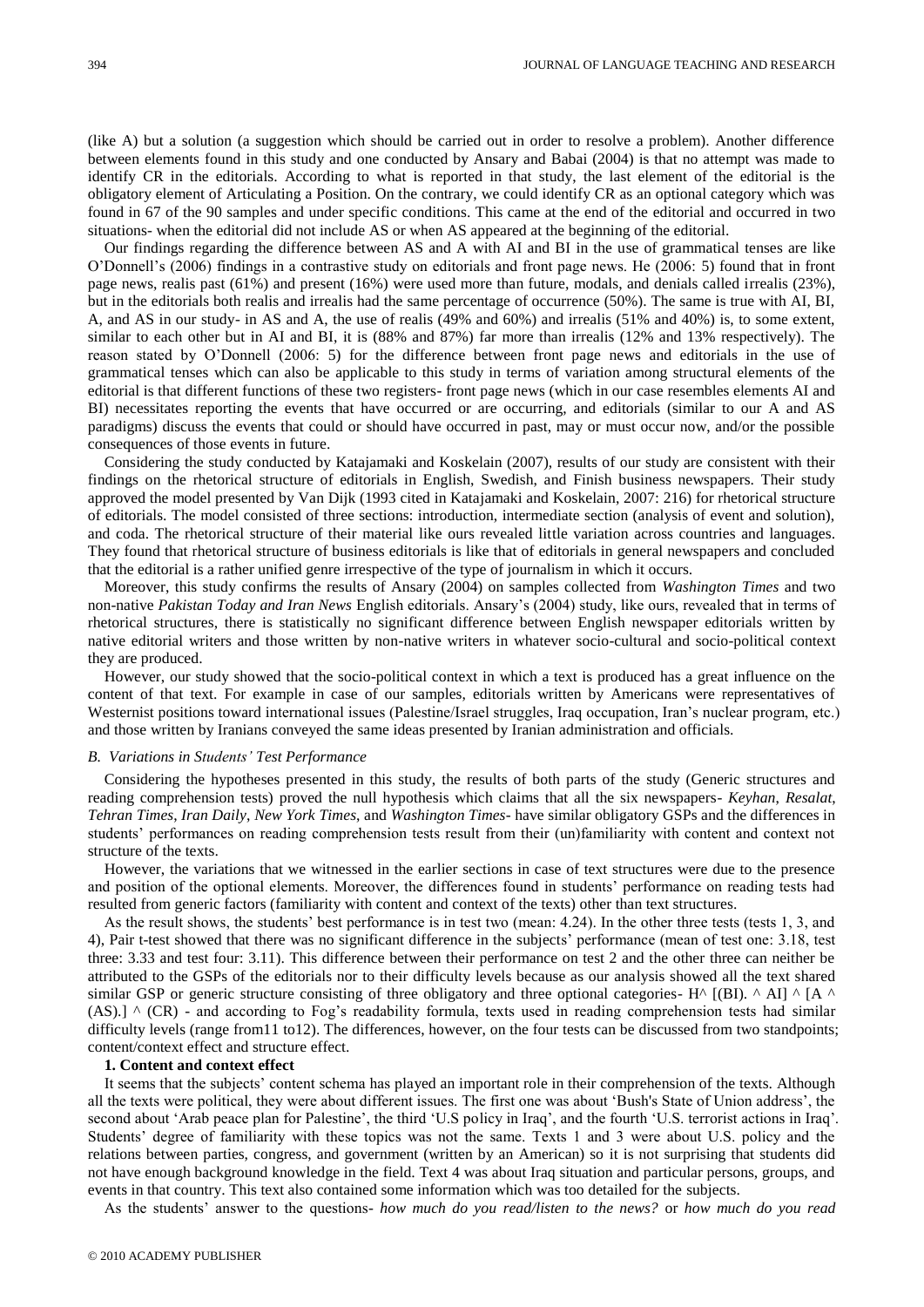*editorials?*- showed, the subjects did not have so much familiarity with political issues. In fact, they had only a general knowledge about political events. So it is clear why they had better performance on test 2. This text discussed the general issue of "Palestine and Israel struggles", and "Arab countries' plan for peace"- a topic which is daily portrayed on different Iranian media. If the text were about a specific event in that country such as a movement of Palestinian Jihadist groups, or a decision made by Israeli government, students" performance was not as good.

The study also showed that recognition of the context in which each the text was produced (Iran and U.S.) had a positive impact on the comprehension of the content. The subjects, who identified the writers" nationality correctly, were more successful in answering questions about writers" ideas and positions toward issues. An interesting point was that subjects" identification of the writers" nationality (context) was usually based on content not linguistic cues. In fact, the claim that there is a two-way relation between content and context of a genre is a plausible one.

# **2. Structure effect**

In each of the four administered tests, in addition to questions regarding the text content, purpose, and writer"s native language, students were asked to write a summary of the text applying the same structure used by the writers. As the students' summaries showed, contrary to the fact that GSPs of the four texts used in reading comprehension tests were similar, their comprehension of these structures was not similar. The scores on each test were divided into two groups of high and low scores- those who got above the average considered as high score and those below it as low score. The number of subjects comprehending the GSP of text number one was 12 (44%) out of 27 (66% of 11 high scores and 20% of 16 low scores), text two was 15 (55%) out of 27 (80% of 18 high scores and 20% of 9 low scores), text three was 13 (48%) out of 27 (64% of 14 high scores and 30% of 13 low scores), and text four was 15 (68%) out of 22 (87% of 8 high scores and 60% of 14 low scores). Statistical analyses in all the tests except test 4 revealed a correlation between comprehension of text structures (measured by summaries) and overall comprehension of the texts (determined by students" scores on the tests). This indicates that in these three tests, those students who comprehended the text structure properly; that is those who identified the text structure and applied it in their summaries, gained higher scores in the tests. Although in test 4 about 68% of the subjects comprehended the text structure successfully, no correlation was found.

The reason for lack of correlation in this test is that both high and low score students had a good comprehension of the text structure and the structure comprehension in this test, in contrast to the three previous tests, could not be considered as a discriminating factor between high and low score students.

Based on the results of the Correlation Coefficient, it may be claimed that there is a bidirectional relation between comprehension of content and structure of a text, meaning that each of the content comprehension and structure comprehension reinforces and improves understanding of the other. Here two assumptions can be suggested- first, students' familiarity with the content of a text helps them understand the text structure, and second, students' comprehension of a text structure increases their understanding of the text content. Remembering that all the four texts used in reading comprehension tests had similar structures and considering the fact that students" overall comprehension of the text 4 (a mean of 3.11), in spite of their high percentage of structure comprehension (68%), was not as good, it seems that the first assumption is more accurate. In this regard, let us borrow Carrell"s (1987) idea that when both content and format are factors at play in ESL reading, content is generally more important than form. When both content and form are familiar, the reading is easy; when both are unfamiliar, reading is relatively difficult. When either form or content is unfamiliar, unfamiliar content poses more difficulties for readers than unfamiliar form.

# VI. CONCLUSION

This study proved that subjects" familiarity with content and context of a genre is an important factor in reading comprehension. However, rhetorical form as a significant phenomenon is more important than content in the comprehension of top-level structure of a text and in the comprehension of event sequence and temporal relationship among events. In other words, each component plays a significant but different role in comprehension (Carrell, 1987: 69). The findings are also in agreement with previous research (Carrell 1984, 1987, 1992, and Johnson 1981 and 1982) about the influence of the content and structure familiarity on reading comprehension. The fact that mental processes are dominant is not particular to this genre; the evidence is proved in other genres (Mathiessen, 1998).

#### **REFERENCES**

- [1] Ansary, H. (2004). A cross-cultural analysis of English newspapers. The Linguistic List-Dissertation Abstracts.htm.
- [2] Ansary, H. & E. Babaii. (2004). The generic integrity of newspaper editorials: A systemic functional perspective*. Asian EFL Journal* 6.1, 1-58.
- [3] Ghadessy, M. (1993). On the nature of written business communication. In M. Ghadessy (ed.), *Register analysis: theory and practice*. London: Pinter Publisher, 149-164.
- [4] Halliday, M. A. K. (1994). An introduction to functional grammar (2<sup>nd</sup>. ed.). London: Edward Arnold.
- [4] Halliday, M. A. K. (1994). An introduction to functional grammar ( $2^{\pi a}$ . ed.). London: Edward Arnold.<br>[5] Halliday, M. A. K. & R. Hasan (1989). Language, context, and text: Aspects of language in a social-semiotic ed.). Oxford: Oxford University Press.
- [6] Henry, A. & R. Roseberry (1997). An investigation of the functions, strategies, and linguistic features of the introductions and conclusions of essays. *System* 25.4, 479-495.